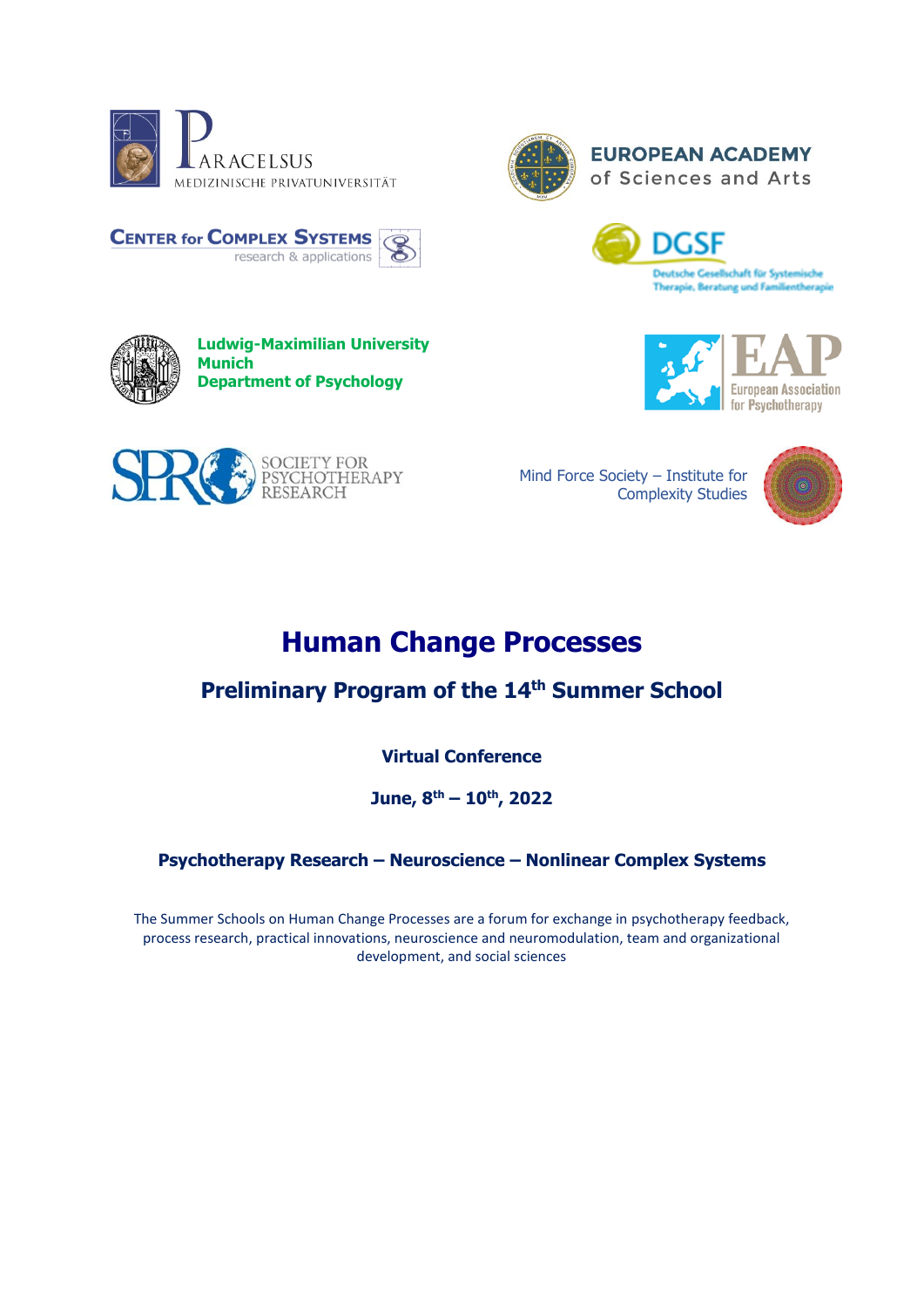#### **Organizers and Sponsors**

- Institute of Synergetics und Psychotherapy Research, Paracelsus Medical University Salzburg
- European Academy of Sciences and Arts
- Center for Complex Systems
- German Society for Systemic Therapy and Family Therapy (DGSF)
- Ludwig-Maximilian University Munich, Department of Psychology
- Society for Psychotherapy Research, Complexity Science in Psychotherapy Special Interest Group
- European Association for Psychotherapy
- Mind Force Society Institute for Complexity Studies

**Scientific Organizer** Prof. Dr. Günter Schiepek and Prof. Dr. Franco Orsucci

#### **Participation Fees:**

50 Euro (students: 25 Euro). Single days: 20 Euro (students: 10 Euro).

#### **Registration**

**[www.humanchangeprocesses.com](http://www.humanchangeprocesses.com/)** By assignment of the participation fee to the bank account: Hypo-Bank Salzburg IBAN: AT195500011100006603 SWIFT: SLHYAT2S Recipient and intended purpose: Summer School

#### **Web Pages**

**humanchangeprocesses.com [christian-doppler-klinik.at](http://www.christian-doppler-klinik.at/) pmu.ac.at ccsys.de**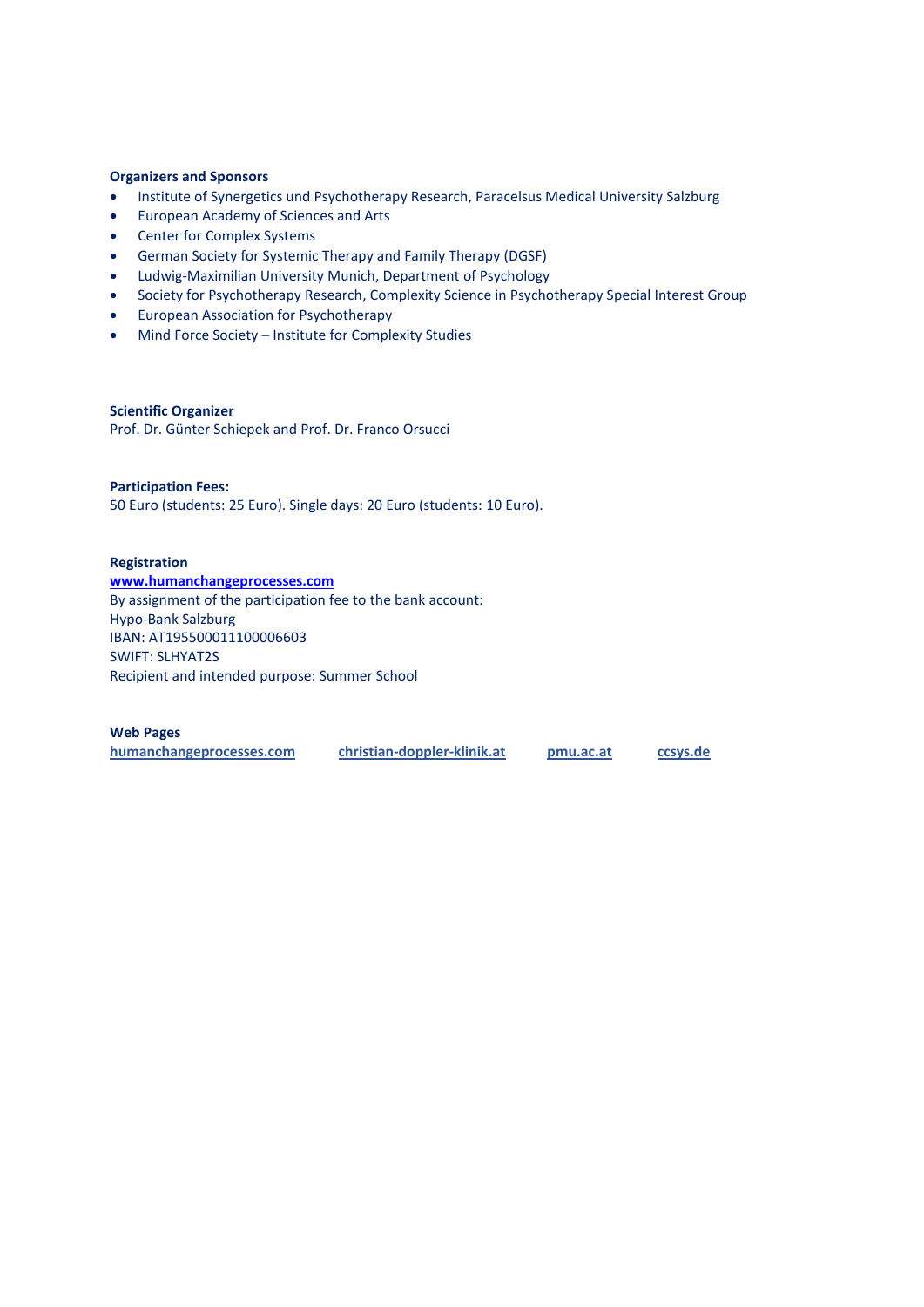#### **Wednesday, June 8th, 9:00h – 18:30h**

Opening *Günter Schiepek Wolfgang Sperl Wolfgang Aichhorn*

*Human change and complex systems science Klaus Mainzer*

What if? Mental health as a complex system and implications for interventions of the future *Claudi Bockting*

10:30h – 11:00h Coffee Break

Modeling dynamic factorial changes in clinical process - Implications for the application of questionnaires in intensive longitudinal settings *Holger Brandt*

Nonverbal processes in mentalizationbased therapy *Marie Skaalum Bloch, Stine Steen Hoegenhaug*

12.30h – 13:30h Lunch Break

Phase Transitions in time series and text data from the perspective of qualitative and AI methods in a single case *Tine Kolenik, Philipp Garrison, Günter Schiepek*

Sense making and dimensionality in psychotherapy research *Alessandro Gennaro*

15:15h – 15:45h Coffee break

Can psychotherapeutic processes be described as a dynamic system? *Giulio de Felice*

Visualization of Dynamical Systems and Networks *Frederick D. Abraham*

Vibrotacile Coordinated Reset fingertip stimulation – treating Parkinson's with a vibrating glove *Peter Tass*

#### **Thursday, June 9th, 9:00h – 18:30h**

The complex dynamics of coevolution in human change *Franco Orsucci*

Dynamic connectivity of metasupervison, supervison, and psychotherapy processes assessed by the Synergetic Navigation System (SNS) *Nuša Kovačević Tojnko, Tatjana Rožič, Miran Mozina, Günter Schiepek*

10:30h – 11:00h Coffee Break

The modeling of the process. A micro-analytic approach *Sergio Salvatore*

Personalized Psychotherapy – idiographic and nomothetic modeling and case formulation *Günter Schiepek, Helmut Schöller*

12:30h – 13:30h Lunch Break

Formalizing case formulations: Current approaches and future directions *Julian Burger*

Computational modeling as a tool for treatment planning: The example of cognitive behavioral therapy for panic disorder *Don Robinaugh*

15:00h – 15:30h

The best of both worlds? *General* change principles in *personalized* daily self-ratings *Merlijn Olthof, Fred Hasselman, Anna Lichtwarck-Aschoff, Anna Bosman, Günter Schiepek, Guido Strunk, Benjamin Aas, Daniela Müller, Silvia Scholz, Nora Daniels-Wredenhagen*

A Copernican shift of perspective on the self: suggestions from the history of philosophy, Buddhism, neuroscience and selforganization *Christine Skarda*

#### **Friday, June 10th, 9:00h-14:00h**

The unity and diversity of knowledge. A naturalistic approach based on theories of selforganization *Dirk Schulte-Tickmann*

Injury prediction with the SNS in elite Sports *Alexander Schorb, Günter Schiepek*

Implementing SNS to the SFU Outpatient Clinic at Ljubljana *Matej Vajda, Miran Možina*

11:15h – 11:45h Coffee Break

Potential clinical effects of the Synergetic Process Management beyond hypnopsychotherapy (ASH) – a Randomized Clinical Trial *Viola Hoffknecht, Günter Schiepek*

Early warning signals in phase space: Geometric resilience loss indicators from Multiplex Cumulative Recurrence Networks *Fred Hasselman*

Common practices in detecting psychological early warning signals may lead to incorrect results *Jingmeng Cui*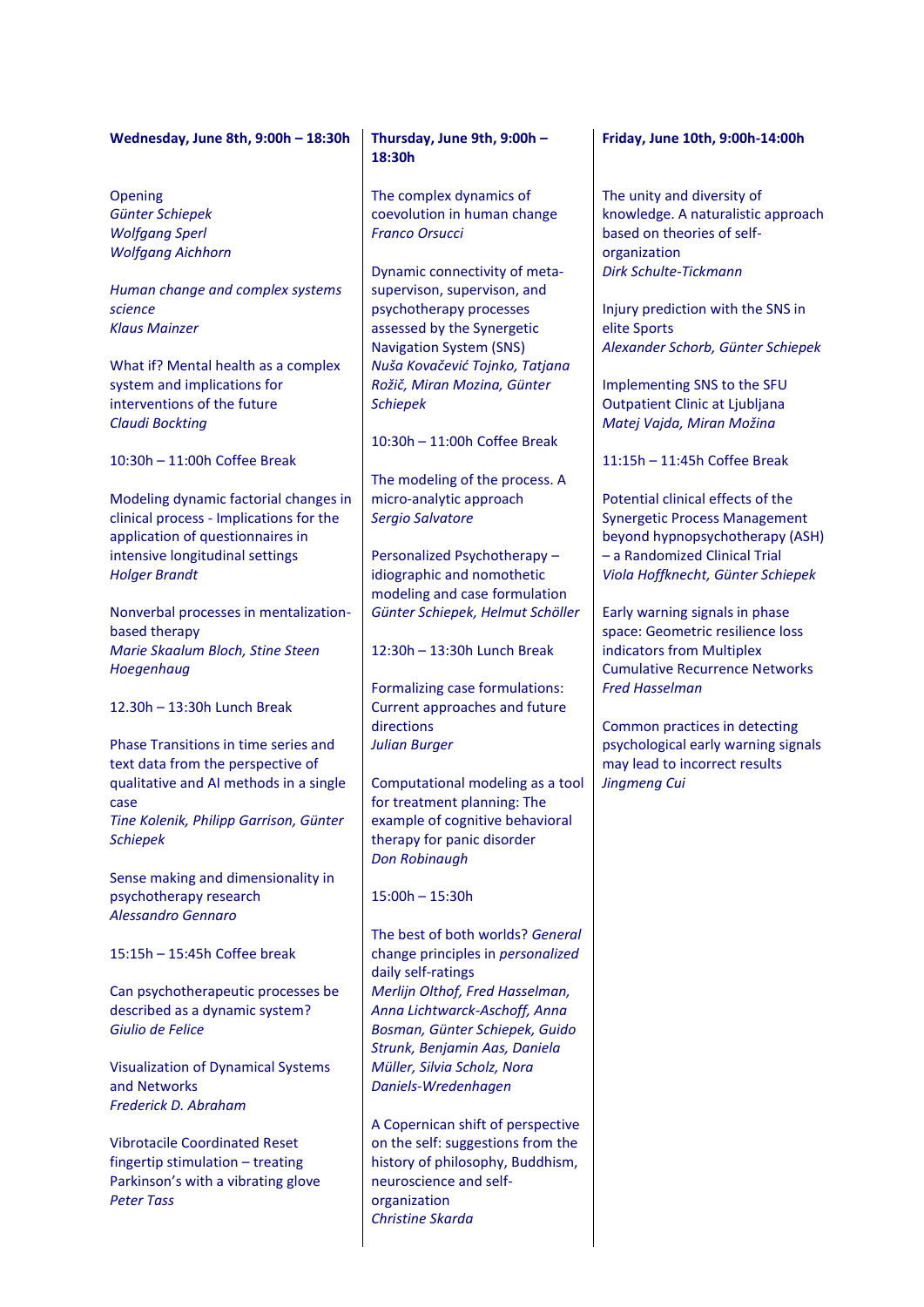#### **Contributors and Affiliations**

Benjamin Aas Systelios Health Center Academy, Siedelsbrunn, Germany

Fred Abraham, PhD Administrator GMS Scholarship Fund Positions at Silliman, UVM, & other Universities

Prof. Dr. Wolfgang Aichhorn Director of the University Hospital for Psychiatry, Psychotherapy, and Psychosomatics, Paracelsus Medical University, Salzburg, Austria

Marie Skaalum Bloch Center for Mentalization, Aarhus, Denmark

Prof. Claudi L. Bockting, licensed clinical psychologist Amsterdam UMC, Department of Psychiatry and co-director Centre for Urban Mental Health, University of Amsterdam

Anna Bosman Behavioural Science Institute, Radboud University, Nijmegen, NL

Prof. Dr. Holger Brandt Methods Center, University of Tübingen, Germany

Julian Burger, PhD Department of Psychology, University of Amsterdam, NL; Department of Psychiatry, University Medical Center Groningen, NL

Jingmeng Cui University of Groningen, Faculty of Behavioural and Social Sciences, Nieuwenhuis Institute for Educational Research, NL

Nora Daniels-Wredenhagen Systelios Health Center Academy, Siedelsbrunn, Germany

Giulio de Felice, MSc, DPsych, PhD (Dynamic Psychology M-PSI/07). Associate Professor Xenophon College – University of Chichester, UK Adjunct Professor Sapienza University of Rome, Italy

Alessandro Gennaro, PhD Department of Dynamic and Clinical Psychology, Sapienza University of Rome, Italy

Philipp Garrison, MSc University of Applied Sciences, Fulda, Germany

Fred Hasselman, PhD Professor at the Behavioural Science Institute, Radboud University, Nijmegen, NL

Stine Steen Hoegenhaug Outpatient Clinic of Anxiety and Personality Disorders, Northern Region, Denmark

Tine Kolenik Master in Cognitive Science, Assistant Lecturer Department of Intelligent Systems, Jožef Stefan Institute for Advances Studies, Ljubljana, Slovenia

Anna Lichtwarck-Aschoff, PhD Full Professor & Head of the Department, Faculty of Social Sciences (Department Child & Family Studies), Rijksuniversity Groningen, NL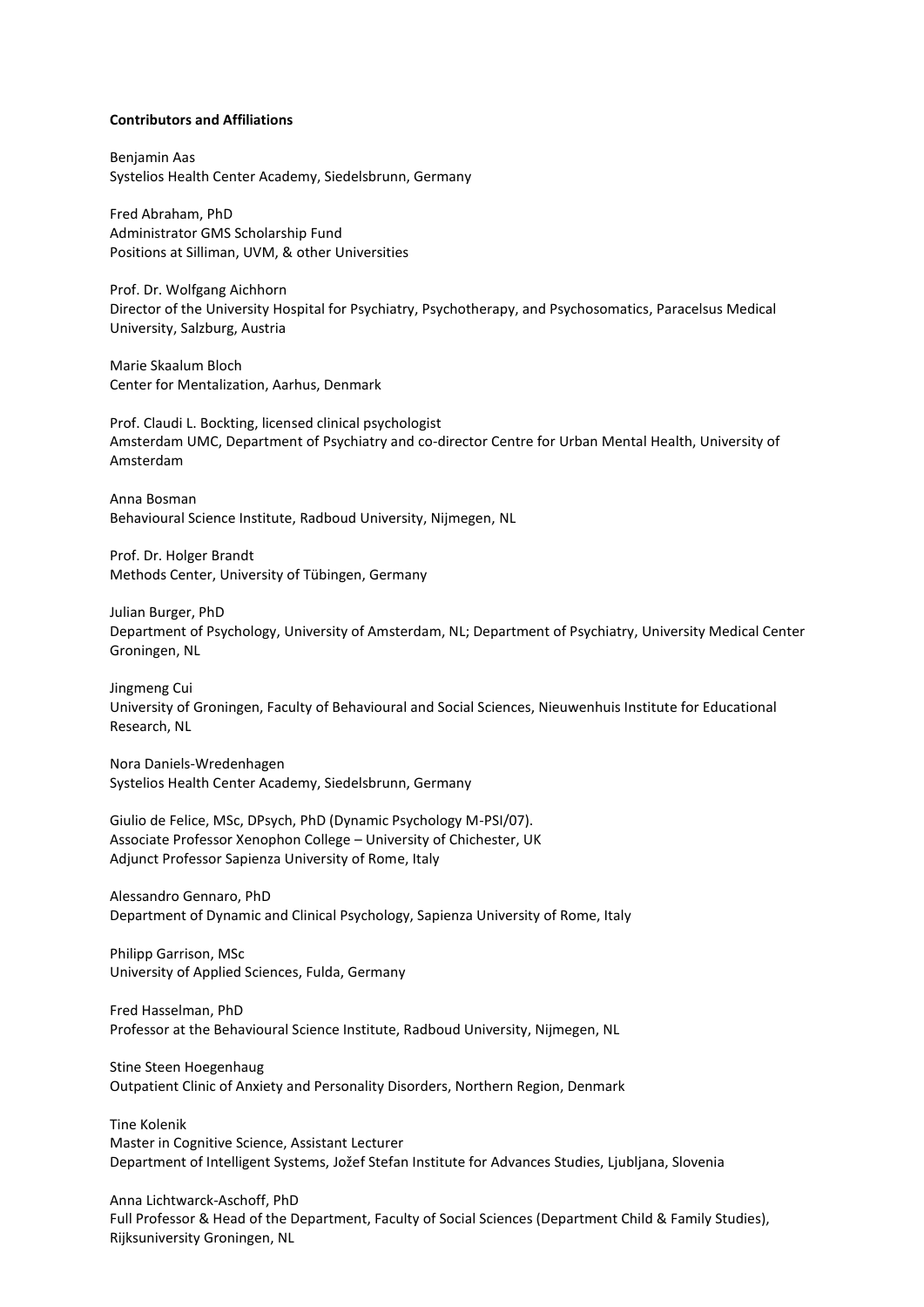Prof. Dr. Klaus Mainzer Emeritus of excellence of the Technical University Munich, Germany President of the European Academy of Sciences and Arts

Mag. Miran Možina SFU Ljubljana, Slovenia

Daniela Müller Systelios Health Center Academy, Siedelsbrunn, Germany

Merlijn Olthof Behavioural Science Institute, Radboud University, Nijmegen, NL

Prof. Franco F. Orsucci, MD, DPsych, MRCPsych Professor at the University College London, UK and Head of the Mind Force Society, Institute for Complexity Studies, Rome, Italy

Don Robinaugh, PhD Northeastern University and Massachusetts General Hospital, USA

Tatjana Rožič, PhD Assist. Prof., SFU Ljubljana, ŠRCD, Slovenia

Sergio Salvatore, PhD Professor at the Sapienza University of Rome, Italy

Prof. Dr. Günter Schiepek

Head of the Institute of Synergetics and Psychotherapy Research, Paracelsus Medical University, Salzburg University Hospital for Psychiatry, Psychotherapy, and Psychosomatics, Paracelsus Medical University, Salzburg Department of Psychology, Ludwig Maximilian University Munich, Germany

Dr. Helmut Schöller Institute of Synergetics and Psychotherapy Research, University Hospital for Psychiatry, Psychotherapy, and Psychosomatics, Paracelsus Medical University, Salzburg

Silvia Scholz Systelios Health Center Academy, Siedelsbrunn, Germany

Dr. Alexander Schorb University Hospital for Psychiatry, Psychotherapy, and Psychosomatics, Paracelsus Medical University, Salzburg

Dirk Schulte-Tickmann, PhD Technical University Darmstadt and Integrative School Gießen-Ost, Germany

Christine Skarda, PhD California, USA

Prof. Dr. Wolfgang Sperl President of the Paracelsus Medical University, Salzburg, Austria

Guido Strunk, PhD Complexity Research, Vienna, Austria; FH Campus Vienna, Vienna, Austria; Technical University Dortmund, Germany

Peter A. Tass, M.D., Ph.D. Professor of Neurosurgery, Department of Neurosurgery, Stanford University School of Medicine <http://med.stanford.edu/tass-lab><https://profiles.stanford.edu/peter-tass>